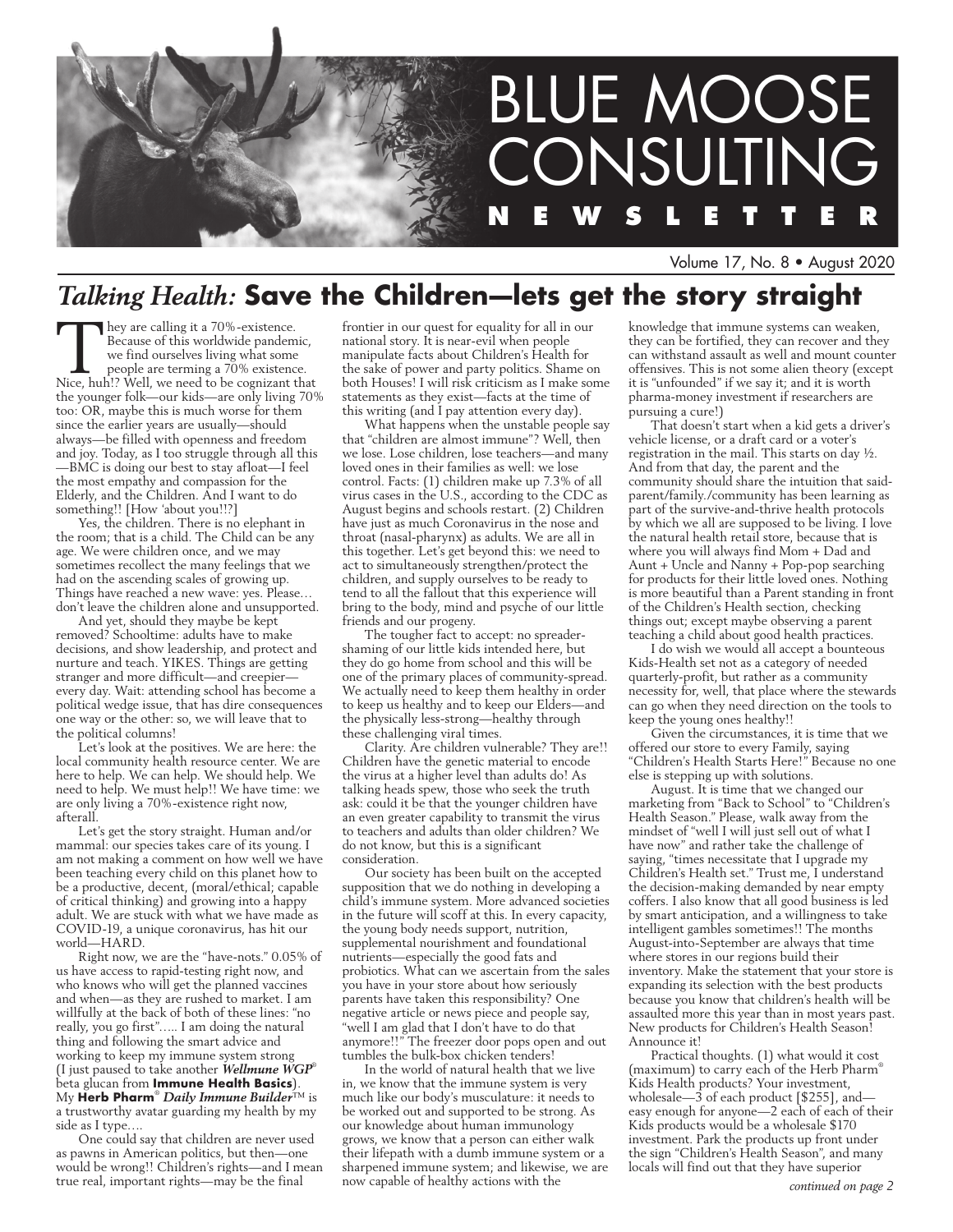solutions for many common concerns to keep children healthy all year round in your store! You are the Gatekeeper: you offer the best products. Herbs—we got ya covered.

As we will discuss in a moment, to handle the entirety of this COVID assault, we all need to be open to understand, suggest and use homeopathy. It is a necessity. (2) So, at this point, to perform the same financial analysis, a store could invest in every available *Nothing but Natural for Kids* **Newton Homeopathic** OTC formula SKU (in liquid) at 2 bottles each for a wholesale cost of \$252; and with 3 each of every formula for \$378 wholesale. There are 14 Newton Children's homeopathics, and you tell

me which one would not be used? Forecasting suggests that the larger the selection, the higher the amount of store visitors: "I know they will have what I need!!"

Of course, if you were hesitant to make the commitment, you could just introduce those products for Immune Support and Mental/ Brain/Nervous System needs and positive energy!!?? And we are also in the perfect moment for that actual Back to School too.

So, you could stretch your Children's Health season with two core sets (and we have more products to discuss)—without any discounts, strategic purchases or line extensions —for somewhere between \$420 and \$634.

(3) You do have space: because you could do all this in under 30 inches wide!! The advertisements and social messaging could read: *We Carry Every Herb Pharm® and Newton* 

#### **IN THE NEWS**

Thank you to Tal Johnson, CEO of Herb Pharm LLC., for directing me to this piece: "I thought it was enough to be not a racist; but in fact, it is neutral and the status quo is not good enough and it is racist."

#### ~~~~~~ *Op-Ed: Kareem Abdul-Jabbar: Don't understand the protests? What you're seeing is people pushed to the edge*

"Black community is used to the institutional racism inherent in education, the justice system and jobs. And even though we do all the conventional things to raise public and political awareness the needle hardly budges……

Racism in America is like dust in the air. It seems invisible — even if you're choking on it until you let the sun in. Then you see it's everywhere. As long as we keep shining that light, we have a chance of cleaning it wherever it lands. But we have to stay vigilant, because it's always still in the air...'

https://www.latimes.com/opinion/story/2020-05-30/dont-understand-the-protests-what-youreseeing-is-people-pushed-to-the-edge

#### **NEWS OF JOY: AUGUST**

**Bringing The Road Trip to You: Feeling a little adventurous this August, but not able to go anywhere distant + HOT. Well, check this out:**

https://www.youtube.com/watch?v=l3QQQu7QLoM

One hour, two minutes but all ya need to do is view 60 seconds to have your life changed forever!



"As of June 2020, NASA's Solar Dynamics Observatory — SDO — has now been watching the Sun non-stop for over a full decade. From its orbit in space around the Earth, SDO has gathered 425 million high-resolution images of the Sun, amassing 20 million gigabytes of data over the past 10 years. This information has enabled countless new discoveries about the workings of our closest star and how it influences the solar system. With a triad of instruments, SDO captures

an image of the Sun every 0.75 seconds. The Atmospheric Imaging Assembly (AIA) instrument alone captures images every 12 seconds at 10 different wavelengths of light. This 10-year time lapse showcases photos taken at a wavelength of 17.1 nanometers, which is an extreme ultraviolet wavelength that shows the Sun's outermost atmospheric layer — the corona. Compiling one photo every hour, the movie condenses a decade of the Sun into 61 minutes. The video shows the rise and fall in activity that occurs as part of the Sun's 11-year solar cycle and notable events, like transiting planets and eruptions. The custom music, titled "Solar Observer," was composed by musician Lars Leonhard (https://www.lars-leonhard.de/). While SDO has kept an unblinking eye pointed towards the Sun, there have been a few moments it missed. The dark frames in the video are caused by Earth or the Moon eclipsing SDO as they pass between the spacecraft and the Sun. A longer blackout in 2016 was caused by a temporary issue with the AIA instrument that was successfully resolved after a week. The images where the Sun is off-center were observed when SDO was calibrating its instruments. SDO and other NASA missions will continue to watch our Sun in the years to come, providing further insights about our place in space and information to keep our astronauts and assets safe.

A new perspective on gold jewelry. Our Solar System's natural and un-mineable beauty. A website posting for your store?

Be careful with that Sun: it can burn. Did you know that BMC now has three Skus of natural sunscreen: Ask your BMC Rep—we are all about healthy skin + health suncare.

Think Bodyceuticals + NAAWK + Aloe Life + Reg´Activ® ME-3™ Glutathione!

the short version: 6 minutes (we are impatient in this galaxy, afterall!)/ faster is cooler too!!!!!! https://www.livescience.com/solar-decade-time-lapse-video.html



*Homeopathics Product for Children's Health.* All year round: here in your local community health store. Dependable: because that is what we do! I would check that out if I lived close by!! And why would every store not do that? Why could we not have continuity that every natural family would know that their store carried the basics? If ever there was a year to do this, it is now!

But that was just to stretch your mind to think about how easy this would be. (looking at the numbers, that is 1/3 the commanded investment some companies force retailers to make to bring in all their crazy expensive products with new launches; or "lose your discount"! HA.) Here instead is a simple investment: you just have to be willing to make the statement: "I carry the best health tools to keep my neighborhood's young ones healthy." And, who is the best customer ever?: the family buyer! Not seeing many parents adding children's health items in their shopping basket? —well, let's change that!

Let's address two critical concerns: children's immune health, and children's mental health. Immunity. Well, no surprise that the best product you can highlight for parents to consider at this time is…..beta glucans. Vitamin C—you need to add that. Herbs—so many are so valuable. To encourage the immune intelligence of the growing body—to train it the best research is available on how the body handles and utilizes beta glucan supplementation. What does it mean that so many stores are not stretched to include this fundamental essential: it means we are not doing our best with presentation.

**Immune Health Basics** *Wellmune WGP*® is available in a children's chewable wafer, and I have said for nearly 20 years that this is the best "supplement" available for Children's immune health. You can actually say, "Keeping Immunity Systems stronger." The evidence is strong: "Double-blind, placebo-controlled studies involving marathoners, athletes, firefighters, medical students, kids, the elderly's and other individuals with stressful lifestyles found that Wellmune reduces incidence of upper respiratory tract infection symptoms and improves overall health." First, there is the presumption of science: Children (ages 1-4) taking Wellmune daily had 2/3ds fewer upper respiratory tract infections (URTI) and six fewer sick days over a 12-week period in a published 2016 study. More importantly: "scientists understand how Wellmune works in the body at a cellular and intracellular level, making it one of the most researched ingredients in the world".

Remember that neutrophils circulate in the body in a 24-48 hour period, so IHB 25 mg. *Children's Chewables* are daily immune support. In a world of uncertainty for products for immunity, Wellmune has been shown to be a natural and safe immune health ingredient that can be taken daily!

Obviously, it seems that almost all of us are not motivated enough to encourage the daily habit of a chewable that clearly has a positive benefit to overall immune health. Maybe it is too hard a task? Maybe we balk at the wafer? All I want to say again is that this is THE BEST thing that we can do at this time for developing and working the ever-present immune sentinel that functions within the child^. "Safe to take daily to ensure new immune cells that are produced by the body every 2-3 days are primed and ready to fight off threat."^ For children ages 2-3, one per day on an empty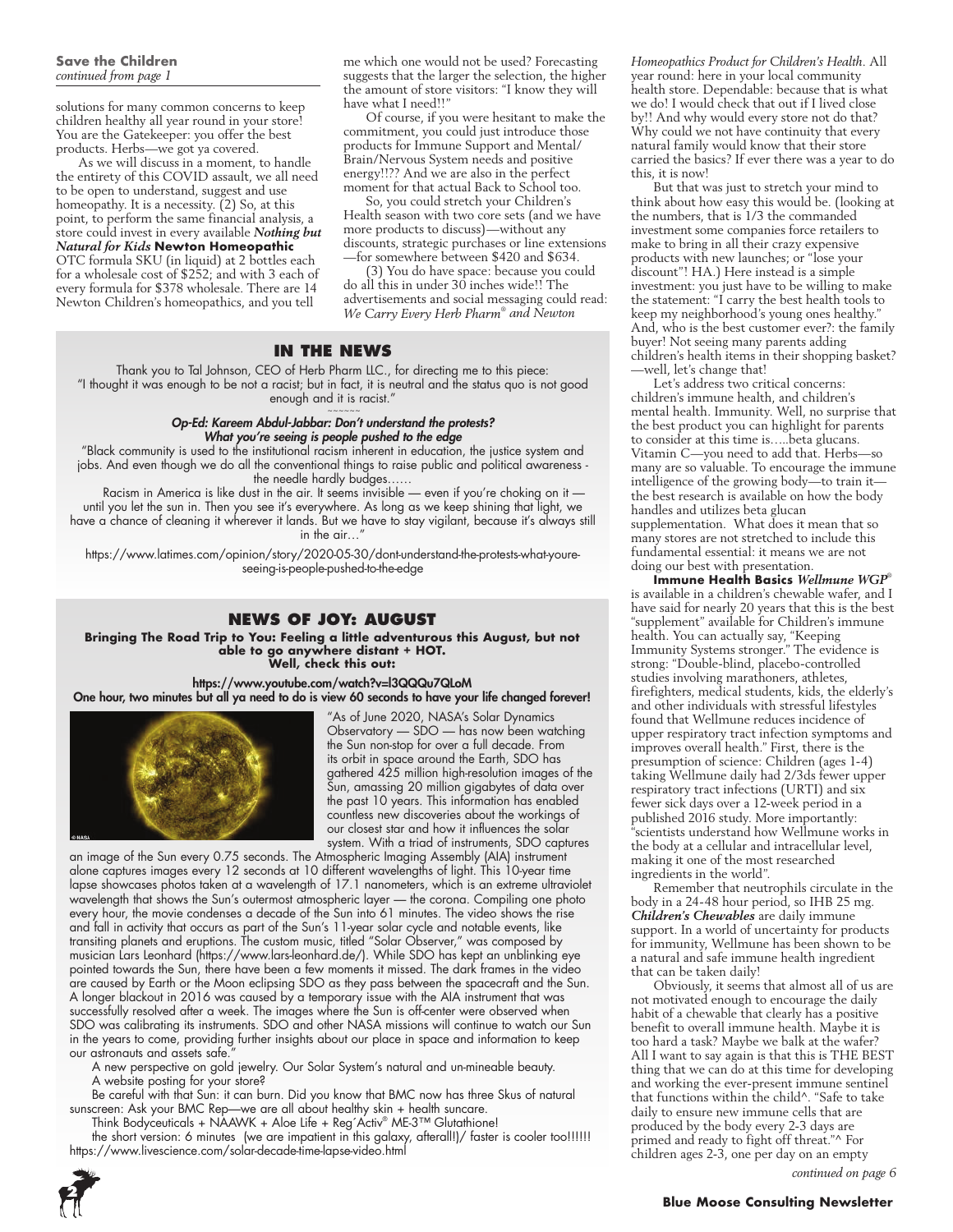

#### **Height of Summer means VELOCITY Buy 2, get 1 FREE**

**rev-up wellness Velocity** 30 caps + ask your BMC Rep for more good news

#### **Rev-UP Wellness VELOCITY, with WGP®**

Velocity is geared towards an active summer. • WGP® 250mg beta glucans for immune support • Abigenol® for promoting circulation ^ MicroActive coQ10® ~ 24-hour sustained release + highly bioavailable plus Magnesium chelate which promotes muscle health Vitamin C from Acerola cherries and more...

### **Rev Up Wellness VELOCITY: natural supplement for promoting**<br>
~ Healthy Energy Production\* ~ Muscle, Joints & Veins Health\*

~ Athletic Performance and Recovery Support\* ~ Heart & Circulation\* ~ Immunity\* ~ Mental Clarity\*

#### **MAKE IT A FUN + HEALTHY SUMMER THAT YOU CAN ENJOY! with Velocity!**

FOR ADULTS: 1 capsule in the morning + 1 in the afternoon, with meals. Per 2 caps: **Vitamin C** (as acerola cherry powder) 90 mg; **Vitamin E** (d-alpha tocopherol) 15 mg; **Magnesium** (Mag chelate) 210 mg; **Zinc** (as Zincnova™) 11 mg Selenium (as L-Selenomethionine) 55 mcg; Copper (as Copper citrate) 0.9 mg; Abigenol® [Albies alba] 100 mg; (European Silver For bark extract);<br>MicroActive CoQ10® (Coenzyme CoQ10) 52 mg; **Wellmune**® (beta 1.3/1,6 glucan) 250 mg

#### ~~~~~~~~~~~~~~~ **PRODUCT NOTES:**

**Your antioxidant set is not complete without Abigenol!!**  Feel the difference with these award-winning products **Stock all three formulas: Targeted Antioxidant Nutrition** Rev•Up Wellness® **DEFENSE** with Wellmune® Rev•Up Wellness® **ENDURANCE**  Rev•Up Wellness® **VELOCITY** with Wellmune®

with the European Silver Fir tree bark extract Abigenol® . Abigenol® unlocks the power-packed nutrients of the bark without alteration of its natural properties. ^These statements have not been reviewed by the FDA, and are not intended to diagnose or treat any

illness or disease.

# **Health Ard**

#### **SUMMER HAIRCARE & SKINCARE SALE 4 + 1 A great Collagen Formula: Collagen Complex**

Marine Collagen, Hyaluronic Acid in relevant dosages per serving Give the people what they want. EU-quality raw materials + manufacture! Sold in health food stores + to Health Professionals. An exceptional formula with 7 skillfully-selected beauty ingredients: Marine Collagen, with Hyaluronic Acid, Vitamin C, E, Zinc, Silica (Bamboo extract) and Beta-carotene. Renew, Hydrate, Revitalize Skin and Joint Support\* 60 tablets Per 2 tablets: 1200 mg Hydrolyzed Collagen Type 1, 120 mg Hyaluronic Acid, 250 mg Silica ~~~~~~~~~~~~~~~

#### **Hair-vit®** : Brilliant Hair from root to tip 30 caps + 90 caps

Vital Nutrients for strong, Thick Hair\* Provides extra support during times of stress skin problems, poor diet and after medication\*. Advanced, easy to swallow soft gel capsule rich in Amino Acids. Hydrolyzed Gelatin (a source of 22 amino acids) and Brewer's Yeast (S. cerevisiae) combine to naturally provide Amino acids, B-Vitamins and trace minerals. Optimal care for healthy-looking hair: offering ultimate nourishment from within. Liquid carrier – GMO-free soybean oil, Palm Oil, Coconut Oil - helps ensure vital nutrients reach the hair follicles. The market is there because the results are there: consumer samples available with orders, because this product – while simple- is very noticeable!

One capsule: Hydrolyzed Gelatin powder 50 mg, Yeast (saccharomyces cerevisiae), Lecithin; with B1, B2, B6, B12, Folic acid, Pantothenic acid, Choline bitartrate, Inositol, Biotin, PABA, methionine, L-cysteine hydrochloride, Calcium phosphate, Phosphorus, Iron, Zinc, Copper, Manganese. Suitable for Men & Women. May reduce hair loss\*. Gluten & GMO free. Soy & Dairy Free

*Testimonial: "Hair Vites absolutely made my hair thicker. I noticed a difference within a week. The texture of the hair feels thicker and stronger. The thickness of the individual strands has to do with the Hair Vites. I will take this product for a long time. I have been looking for a product like this."* —TMB, Virginia

Ask your BMC Rep about a 4 + 1 Intro Order, or a way to get 20% OFF new product placement. Independent stores only. HealthAID America monitors and applies its MAP-Policy

\*These statements have not been reviewed by the FDA, and are not intended to diagnose or treat any illness or disease



1 oz. + 4 oz.: • Ashwagandha extract • Lemon Balm Blend extract • Black Cohosh Root

1 oz., 2 oz. + 4 oz : • Ashwagandha Glycerite • Cramp Care<sup>™</sup> • Female Libido™ • Relaxing Sleep™ • Brain & Memory™ **20% OFF\* selected items**

when you start with a mix & match of 20 or more promo units\* Reorders will receive the same discount throughout the promotional period. Please remember to mention the promotion when placing your order; Discounts are not automatically applied! Thank you for supporting these promotions by offering these reduced pricings to your community.

#### **POPULAR, EFFECTIVE FORMULAS**

*^ Brain & Memory™* – 1 oz., 2 oz. + 4 oz. Benefit: Supports healthy brain function, memory & concentration\*. Proprietary Certified Organic extract blend: Gotu Kola herb, Ginkgo leaf, Skullcap flowering herb, Sage leaf, Rosemary leafy tip

*^ Cramp Care™ liquid herbal extract –* 1 oz., 2 oz. + 4 oz. System Restoration: traditional support for a healthy menstrual cycle\*. Proprietary extract blend: Cramp Bark bark, Corydalis tuber, Jamaica Dogwood root bark, Black Cohosh rhizome with rootlet, Wild Yam rhizome, Ginger rhizome.

*^ Female Libido™ –* 1 oz., 2 oz. + 4 oz. Supports healthy brain function, memory & concentration\*. Proprietary extract blend: Muira Puama stem with bark, Shatavari root, Damiana flowering herb, Asian Ginseng white root, Ginger rhizome, Cinnamon bark

*^ Relaxing Sleep™* – 1 oz., 2 oz. + 4 oz. Benefit: Promotes Relaxation & Restful Sleep\*. Proprietary extract blend: Valerian rhizome with root, Passionflower flowering herb, Hops strobile, Chamomile flower, Catnip flowering herb

All of the herbs in these formulas are individually extracted to ensure a broad spectrum of therapeutic plant compounds

^These statements have not been reviewed by the FDA, and are not intended to diagnose or treat any i<sup>es</sup> or diseas

> ^ August Herb Pharm Webinar with Autumn Summers 08-20-20, Thursday 'Women's Health & Best Sellers"

Not represented by BMC in NJ **America's #1 selling Liquid Herbal Extracts** *Made of plants and ethical choices™ • Treat Yourself to Better Health™*

#### **NEWTON** homeopathics

Nurturing Naturally Since 1987

#### **AUGUST 2020 Promotions 20% OFF Discount select OTC formulas**

 $\sim$  Liquid or Pellet complexes listed below^ (Qty. 4+ per SKU)^ ~ Shelf tags announcing the sale included with order

#### • **Candida~Yeast • Fungus Fighter • Hives~Rashes • Vitality**

~ SAVINGS for YOU *and* your Customers Rough Roads ahead: + the regular summer challenges could be severe too!

Homeopathic OTC Formulas \* 1 oz. liq. + 1 oz. pellets

*Candida ~ Yeast\** – for associated symptoms such as gas, bloating, fatigue, mental fogginess, itching, discharge + other related symptoms.^ (N016) *#11 best-selling Adult homeopathic formula*

*^ Fungus Fighter\** – for symptoms associated with ringworm, athlete's foot and other fungal conditions of the nails, scalp and skin.^ (N067)

*^ Hives Rashes\**– formulated for associated symptoms such as allergic skin reactions, burning, itching, redness, swelling + discomfort.^ (N043)

*^ Vitality* – formulated for symptoms associated with low energy, mild stress and weakness<sup> $\wedge$ </sup> (N085) 1 oz + 1.7 oz. fl. lig.

^These statements have not been reviewed by the FDA, and are not intended to diagnose or treat any illness or disease.

Encouraging Health & Promoting Balance™

*Made in America ~ Family-Owned • 1987-2020: 33 Years of Excellence* 

*• Newton Labs is an official service-connected, veteran-owned business.* 

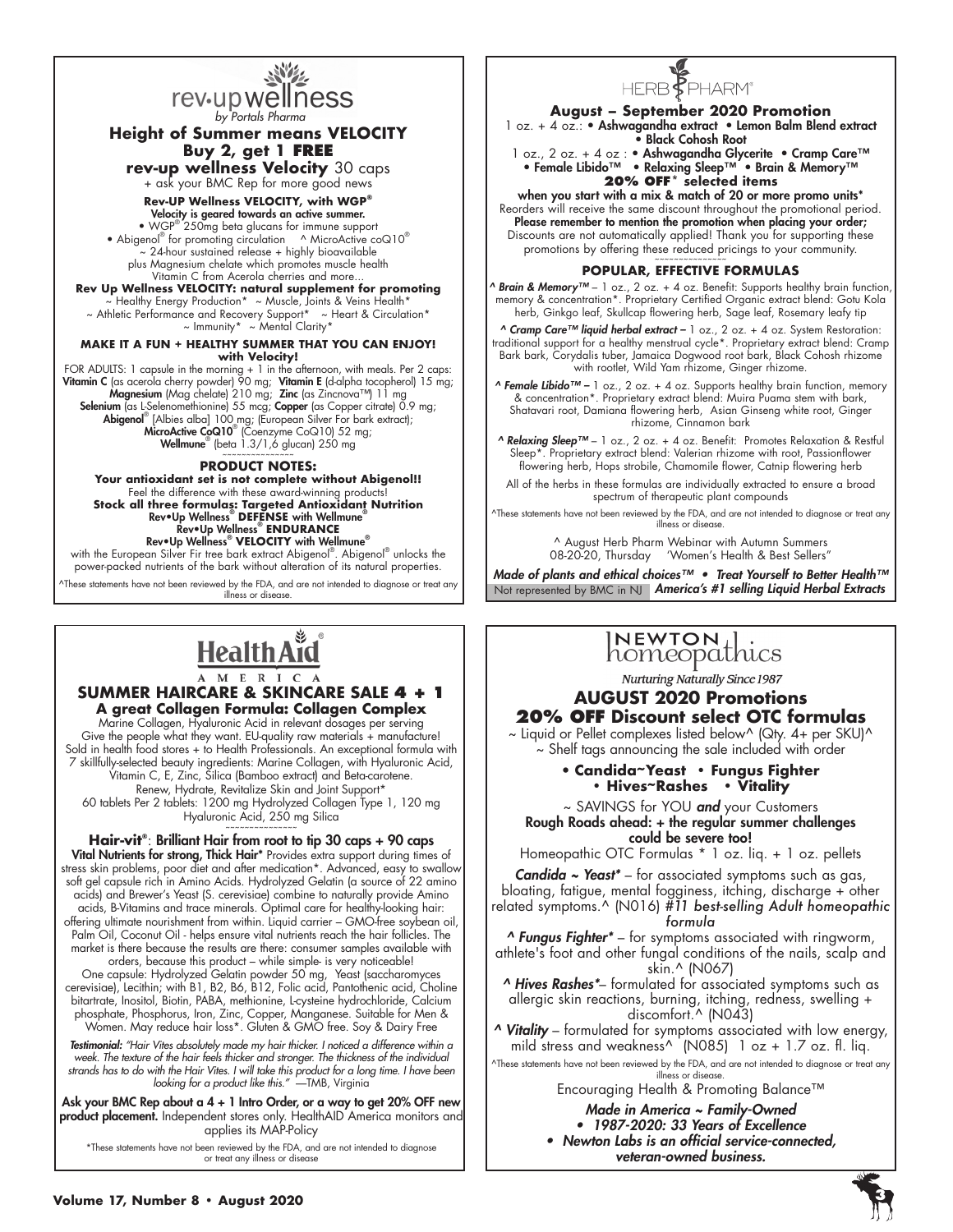Wickelberry Gardens

hive products for healt **Mickelberry Gardens: 100% Raw Honey** *Honey for Your Health. Honey for Your Holidays*

### **2020 Honey Promotion Details**

**Raw Pacific Northwest Wildflower Honey** 12 oz. #301 \$7.00/\$11.99 20 oz. #302 \$10.40/\$14.99

^ Your initial Qualifying Order determines your Honey Promo Discount.

**15% OFF on 24 units** - Mix & Match sizes in cases of 6 **20% OFF on 48 unit**s - Mix & Match sizes in cases of 6

• Pre Orders qualify an account for discounts on reorders\* in Nov & Dec 2020 \* Reorder minimum requirement 12 units - Mix & Match sizes in cases of 6 • Pre Orders Due by August 31, 2020 + Must Ship by

September 24, 2020. All Pre Orders sent to bergen.mickelberry@gmail.com

~~~~~~~~~~~~~

#### **NEW Herbal Honey Sprays from Mickelberry Gardens®**

3 Herbal Honey (oxymel sprays) shipping August 17th

• Bee Calm Stress Relief Spray • Elderberry Immune Support Spray • Ginger Digestive Support Spray

available in 6-pack counter displays Ask BMC Rep for Intro Promo order form = **20% OFF** discounts

~ Free shipping on orders over \$120.00

*www.mickelberrygardens.com*

**Clean Beauty Treatments are "in"!** New Items, shipping now **Bakuchiol+ Booster Treatment** - 0.42 oz. • Smooth fine lines & wrinkles, improve firmness & elasticity • Contains 4% bakuchiol, a natural anti-aging alternative to retinol • AND 5% plant squalene to hydrate, plumpsmooth skin **Vitamin C Booster Treatment** - 0.42 oz. Cultish Best-seller. Shake. Pop & Glow *NEW!* **Hyaluronic Acid+ Booster Treatment**  -0.42 oz. a two-week, intensely hydrating water-

#### <u>Immune</u> **HEALTH BASICS**

CLINICALLY PROVEN IMMUNE SUPPORT

**Keep Immunity Alert**

#### *INVEST in Immune Health Basics® WGP®*  **Immune Health Basics® - Boost with The Best. Clinically-Proven**

Safe – activates key immune cells without overstimulating the immune system<br>**Effective** - mobilizes billions of innate immune cells that are a major part of the body's defenses Natural – Beta Glucan 1/3, 1/6 derived from cell wall of highly purified proprietary strain (Saccharomyces cerevisiae)

*Dosages:* 125 mg., 250 mg. 30 ct., 250 mg 60 ct., 500 mg 60 ct.

Children's Chewables 25 mg. 60 ct. **The latest terms:** 'Innate Immune Training'

'Increased Immuno-surveillance'

Immune Health Basics® Named 'Best Immunity' Dietary Supplement by *Delicious Living Magazine* ~ 2013

### ~~~~~~~~~~~~~ **Immune Health is a 24/7 activity** COVID-19 AND CANCER: LET'S GET BACK TO THE BASICS OF IMMUNE HEALTH

The human body has many ways of protecting itself, most of which are done completely without our knowledge, as long as we provide the tools it needs. Just like a company has different specialized departments like accounting, human resources, and security, our body has a "department" that monitors and destroys invaders. This is the immune system. A successful, thriving business runs seamlessly when it has all the supplies that it needs for everyone to do their job well. If something is missing, staff have to borrow from another area or do the job

less skillfully – or maybe not at all. https://www.texasoncology.com/who-we-are/ news/2020/basics-immune-health



#### **PERFECT SUMMER DEALS** Mental Challenges of COVID:

CBD is here to help

**AUGUST Promos** 250 + 600 mg EWB CBD Extracts **Buy 3 ea. per SKU = 10% OFF Buy 6 ea. per SKU = 15% OFF Buy 12 ea. per SKU = 20% OFF** 

#### Six choices in 1 oz. bottles

250 mg. natural flavor, no added flavors + natural peppermint flavor + natural orange flavor

600 mg. natural flavor, no added flavors + natural peppermint flavor + natural orange flavor

All product blended on site in Santa Fe New Mexico:

great tastes achieved by the essential oil experts

Essence of Well Being® is sold to the independent health food stores

Must ask for 'BMC deals' at time of placing order to receive monthly promo

^ Buy-in dates through August 31st 2020

*Aromaland Wellness® -Terpene-driven CBD Discover the most powerful herb ever investigated www.ewbhemp.com*



#### **SUMMER HAIR HAPPINESS 6 VIVID COLORS**

Mahogany Chocolate Light Brown Dark brown Black Golden brown

**Hair Food Color Cream™**

all vegan non-permanent hair color + hair treatment nourished with a nutrient-dense Certified-Organic botanical complex

#### **RETHINK YOUR HAIR COLORING**

• ammonia free • PPD/PTD, Lead free

- Gray coverage Organic Ingredients • Eco Friendly • Suitable for all types of hair
- Safe on chemically-treated hair • Softness healthy & shiny hair with just one application
- Up to 90% naturally-derived
- Cruelty-free & vegan Fair Trade Shea Butter • GMO-Free • No Benzene, DEA, TEA
- No Formaldehyde, Diazolidinyl urea. Glyoxal, DMDM hydantoin, Imidazolidinyl urea Quaternium-15 • Fragrance

#### *We could go on… this is as clean as it gets*

Ekoeh - Certified-VEGAN + CRUELTY free by PETA USA; botanicals are Certified-Organic by the USDA, ECOCERT, IBD = PRODUTO ORGANICO BRASIL; FAIR FOR LIFE certifies the Fair-Trade shea butter. *Ekoeh Brasil: http://www.ekoeh.com*

### **MushroomScience** AUGUST MEDICINAL MUSHROOM SPECIAL

**SHIITAKE** Immune Support^ Liver Health^

*Lentinula edodes* 300 mg hot water/alcohol extract 15% polysaccharides actives identified in the nutrition facts panel: truth in labelling Shiitake was the first medicinal mushroom to be scientifically studied for its immune support properties.\* The two medicinal mushrooms shown through research to have antiviral activity are Shiitake and Maitake\*.

One Japanese study showed the two to be more effective when used in combination

#### BEST PRICE. BEST VALUE

Do the math + don't overpay!

90 veggie capsules<br>**4 ea. = 10% 8 ea. 4 ea. = 10% 8 ea. = 15% 12 ea. = 20%**

~ Must mention 'BMC August Promotion' when placing order ~~~~~~~~~~~~~

THESE are the only four products currently available:

Reishi, Maitake, Shitake + Chaga

Fortunately, Maitake & Shiitake may be the best mushrooms for this current challenge and Reishi is the best medicinal mushroom for the lungs. So, stock up!

Mushroom Science manufactures and distributes the only complete line of guaranteed potency mushroom supplements in North America.

gel serum with certified natural Hyaluronic Acid, Acerola cherry, Schisandra, Ginseng and aloe vera leaf juice So purposeful, one could use all three! ~~~~~~~~~~~~~

### **SUMMER BEST-SELLERS**

**Certified Organic Rosehip Oil** - Travel Companion Roller applicator Roller .33 fl. oz. Cost: \$9.35/Retail: \$16.99 Pure, Wild-Harvested Certified Organic Rosehip Seed Oil: Cold-pressed and packed with a minimum of 80% essential fatty acids

A "lighter" summer oil through the hot summer months. **Rosehip Oil Light Blend** rosehip oil, coco-caprylate, jojoba oil, grapeseed oil, tomato seed oil. Easily absorbed, non-greasy formulation. 1.01 oz

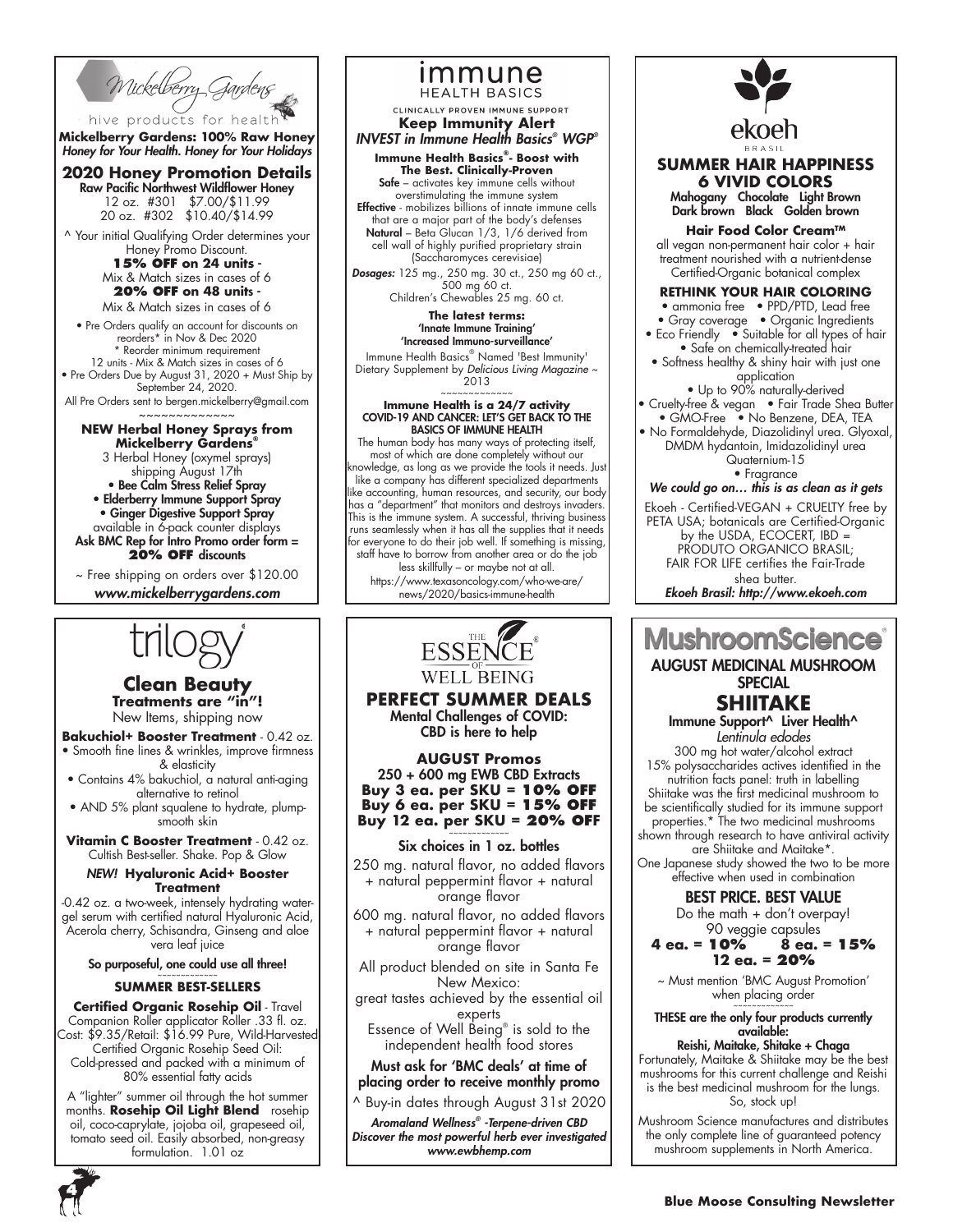### bodyceuticals **SUPER SUMMER DEALS**

#### **• BUY 2 Blackberry Beauty drops. Get one (1) FREE**

code AUGUST20 3 for \$33.8 wholesale SRP \$32 each While supplies last!

#### **• BUY 2 INK POT, Get one (1) FREE**

Tattoos & piercings aftercare & more (scalp, beard, mustache care) 3 for \$20 wholesale SRP \$17 each

#### **BACK by POPULAR DEMAND**

**• Raspberry Lip Balm is back!** 15% OFF 12 ct. Raspberry Lip Balm with display **20% OFF** 12 ct. refills Raspberry Lip Balms without display Organic Calendula Lip Therapy with a fruity, fun flavor large .15 oz size

^To get any of the three deals: code AUGUST20 through Aug 31st ^ FREE SHIPPING on orders over \$100 wholesale ~~~~~~~~~~~~~

Made with plants & love in the USA

*www.calendulaskincare.com www.bodyceuticals.net www.facebook.com/Bodyceuticals www.instagram.com/bodyceuticals\_ calendula www.pinterest.com/bodyceuticals https://twitter.com/bodyceuticals* 



#### **PEACE Project— Build a Wall of JUVO for Community Health**

Myriad colorful, Organic, Raw, Whole Foods GOAL: JUVO every day for Health Postbiotic Metabolites create the best health!

• Natural Raw Meal Canister

- Raw Meal Green Apple
- Raw Meal Fantastic Berry

• Raw Green Superfood Can • Raw Green Protein Can

Best way to ReJUVOnate Health

#### **Go raw in 2020**

Ask about new product placement deals ReJUVOnate Yourself!

#### *ReJUVOnating Benefits:* Certified Organic Raw, Whole, Non-GMO Ingredients means:

• Support a healthy immune system, improve digestion, increase Energy, help balance blood sugar levels, rich in antioxidants, dietary fibers + phytonutrients.

#### • Formulated by an oncologist

• Convenient: perfect for a quick meal on the go Free of Gluten, Soy, Whey, Yeast, Nut, Dairy and **Preservatives** 

No Artificial Flavors, Colors, Sweeteners or Stevia *Premium plant based whole foods to optimize* 

*your nutrition. Raw for 21 years: 1999-2020. ReJUVOnate Yourself!*



**AUGUST PROMOTIONS** Healthy & Hydrated – Electrolyte Focus **15% OFF**

**• Oxylent® 5-in-1 Multivitamin Drink • Children's Oxylent®**

**Sparkling nutrition 5-in-1 Multivitamin Drink The Original Collection**

• 30-ct packets (5.3 grams ea.) • 30-serving canisters 5.4 oz. net wt. • 7 ct. boxes for travel & for trial in 9 box counter-top display: ~ Berries ~ Mandarin Orange

~ Blackberry Pomegranate ~ Variety Pack: 3 Original flavors

**Delicious, NEW + EXCITING Tropical Flavors** • 15-ct stick packets • 30-serving canisters 5.4 oz. net wt. • 7 ct. boxes for travel ~ Blueberry Acai ~ Tropical Mango

~ Passion Fruit ~ Strawberry Pineapple

• Effervescent Vitamin C (Calcium Ascorbate) • Albion Minerals<sup>®</sup> • Key nutrients A, D3 + E • Electrolytes • SOD – antioxidant from Melon 20 UI • NO Sugar, non-GMO, Gluten-free.

**Children's Oxylent®** CHILDREN'S Multivitamin Supplement drink KIDS LOVE IT! Formulated for Ages 4 and UP Great Bubbly Berry Punch taste! No Gluten, dairy, soy, calories, caffeine, GMOs or sugar—sweetened with pure Stevia

VITAMIN C to the Rescue!! Oxylent<sup>®</sup> inventories will be filled within this month Oxylent<sup>®</sup> HABITS for OPTIMAL HEALTH

~~~~~~~~~~~~~ \* FREE SHIPPING now at \$150 *DRINKOXYLENTENRICHLIFE™*

*www.oxylent.com*

### **ESSENTIAL FORMULAS**

#### **Dr. Ohhira's Probiotics**

is a complete probiotic system with live cultures. This blend supplies a complete probiotic system including prebiotics, enzymes, micro-nutrients, and organic acids for a healthy digestive pH.

#### **Dr. Ohhira's Premium Collagen Plus**

*is a synergistic supplement formulated to keep skin and joints healthier from the inside out for ultimate dermal and structural revitalization.\**

2/3 fl. oz. liquid ampule providing 7.7550 mg. of Collagen

• Marine Collagen - a premium quality type 1 + Type 3 collagen

• Cherry Blossom Extract + Blueberries • Collagen Tripeptides – small collagen particles and essential amino acids may help

stimulate new collagen production and help repair worn collagen fibers

#### • Co-enzyme Q-10 - • **Ceramides** – a plant-based lipid that helps

prevent the breakdown of collagen while assisting the skin retain water. • Hyaluronic Acid

• Probiotic blend using a unique five-year process – this combination of whole vegetables, seaweeds, mushrooms, and fruits are fermented together with 12 probiotic strains to create over 400 different postbiotic

nutrients.

These statements have not been evaluated by the Food and Drug Administration. This product is not intended to diagnose, treat, cure or prevent any disease.



**August-September 2-month Bodycare Collection Promotion\*** Enjoy the smells of late Summer 50%-margin bodycare line! **The Bodycare Collection LEMONGRASS & SAGE\*** 

12 oz. bodycare 100% Pure Plant-Based Ingredients, Exceeds EU Cosmetic Directive Guidelines.

• Shampoo • Conditioner • Hand & Body Lotion • Shower Gel • Massage & Body • Bath Salts 20 oz. NEW: • Hand Soap • CBD Body Lotion Scented and enhanced with beneficial therapeutic-grade Essential Oils of Lemongrass, Sage + Vetiver that offers a clean, slightly spicy, invigorating aromatherapy experience

**Buy 3 ea. per SKU = 10% OFF Buy 6 ea. per SKU = 15% OFF Buy 12 ea. per SKU = 20% OFF** ~~~~~~~~~~~~~

**More deals!** ~ Lemongrass & Sage glycerin bar soap 10% OFF in units 6 ea. ~ Sage Dalmatian essential oil (1/3 oz.) **10% OFF** in 2 ea.

\*Must ask for "BMC monthly deal" when placing every order

\*Discounts through September 30th

*Bliss in Every Bottle™ • www.aromaland.com/ Aromaland: established 1986*



### **AUGUST PROMOTIONS SUMMER ENERGY**

**• Daily Greens** 120 tablets **• Herbal Aloe Ear Wash** 1 oz. **• Aloe Boost** 120 tablets

**15% OFF 12-23 items minimum\* 20% OFF 24 items maximum\***

Mix & match from the items listed above ^ Discounts cannot be combined effective August 01- August 31

**Daily Greens** - encourage healthy regularity while adding alkalizing action, food minerals and a high concentration of greens and vegetables in a delicious gluten-free formula. Delicious taste from 100% Pineapple & Papaya juice concentrate +

stevia! Promote for all age groups. *Aloe Boost tablets* 90s - a dynamic energy supportive formula that combines Nopal Cactus and the Whole Leaf Aloe Vera plant with other herbals and nutrients. Supports the body to

reduce snacking and boosts energy! *Herbal Aloe Ear Wash PLUS* 1 oz. topical. Great for candling, detoxication, candida itch and allergies! A healthy pH-balanced environment to support the natural healing process of the ear canal

~~~~~~~~~~~~~ ^These statements have not been reviewed by the FDA, and are not intended to diagnose or treat any illness or disease.

EVERY STORE needs some Aloe Life! ALOE 2020

*Aloe Life # 1 Herbal Superfood Aloe Vera is FOUNDATIONAL TO HEALTH Whole Leaf Aloe Vera Juice Products*

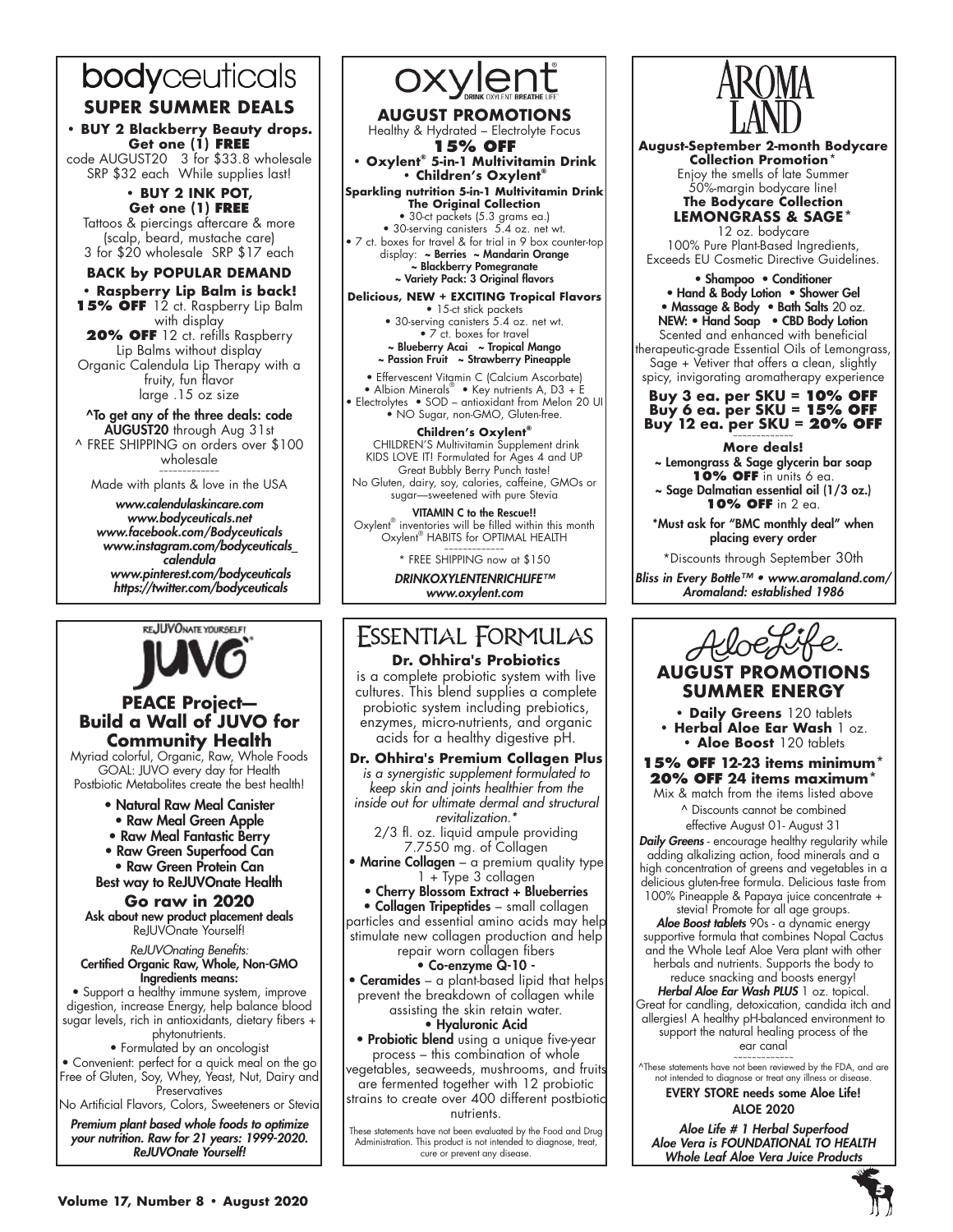stomach; for children 4-and-up, two servings (50 mg) per day. Clinical research exists for efficacy for children ranging from 35-100 mg depending upon age and weight, though knowing the weight of America's youth—we can also surmise you can guide people to the suggestions of 1 mg per 1 lb., body weight.^ I am therefore a fan of graduating children to the 125 mg. capsules as soon as they are confident swallowing caps.

If you stack 20 bottles of the IHB Children's chewable wafers and the 125 mg caps and let people know that this to you is where to look for safety this virus invasion season, then you will have people consuming wellness, and doing their best to keep their children prepared. The marketing is perfectly simple: Immune Support for the Family. Peace of Mind for You. Ask your BMC Rep about ways to market and save!

Several years ago, I started to educate that the future of natural health was going to focus on beta glucans/polysaccharides and probiotics. (that was before I became enlightened on postbiotic metabolites!) Beta glucans are specific, natural-occurring polysaccharides. Polysaccharides exist in much of the living world primarily as energy storage units (starch, glycogen) or as structural support (cellulose, chitin). They are foundational sugars: repeating structured chains of monosaccharides (insulin is made up of linked chains of these molecules too!). Technically, we use the term polysaccharides too loosely in natural health nutrition (a topic for another day…). For now, in speaking about immune health for children, we have to be alert and aware that certain polysaccharides have been found to be exceptional for keeping the immune system of children active and functioning intelligently. Two examples: aloe vera and the super immune herb, astragalus.

As educators, we have to be aware that not all aloe vera products provide natural polysaccharides. If the tagline line is, "it tastes like water," then look elsewhere for polysaccharides. In a competitive market, many companies actually add agents to distort 3rd-party analysis that is the gold standard for measuring polysaccharide content. To summarize briefly, a well-made whole leaf aloe vera brings great value to the diet for every member of the family (even the youngest) particularly if the juice has some guarantee of a high polysaccharide content, and the juice is processed so that the polysaccharides are kept intact. The reason we use the words "therapeutic aloe" when speaking of **Aloe Life**™ is because no one in the world makes a

#### **MINERAL HIGHLIGHTS INFO ON MAGNESIUM**

Magnesium deficiency is caused by severe soil depletion, use of stimulants, poor diet and stress. Magnesium Citrate is one of the most absorbable forms of Magnesium that contributes to the reduction of tiredness and fatigue normal muscle and nervous system function, healthy bones, teeth and normal energy yielding metabolism and protein synthesis. Magnesium also encourages relaxation and restful sleep. When Magnesium levels are low, muscles (including brain heart, stomach, colon and uterus) tend to contract too much causing spasms and cramps. Magnesium helps relax muscles. Increased intake of Magnesium is also recommended for this who are on Vitamin D supplements.

Trimagnesium Citrates – also called Magnesium Citrate- are produced by complete neutralization of citric acid with a high purity magnesium source, subsequent precipitation and dehydration.

Magnesium Citrates are organic mineral sources and are preferred in many applications to inorganic sources because of their superior bioavailability and physiological compatibility. Trimagnesium citrate anhydrous has the highest magnesium content (16%) among the organic magnesium sources commonly used, the hydrated magnesium citrate content is 12%. Magnesium citrate – a salt of magnesium and citric acid – usually has water molecules attached to it. Muscles & Nerves- Magnesium,

#### **MAGNESIUM PRIMER**

- 50% of people in the US get less than the recommended daily amount of magnesium
- About 60% of the body's magnesium is in the bones. The rest is in muscles, soft tissues and body fluids, including blood. • Every healthy cell in the body contains magnesium. One of its prime functions is as a cofactor for
- the biochemical reactions performed by enzymes. Magnesium is integral in: energy creation, protein formation; gene health & maintenance (creating + repairing RNA/DNA); muscle movements (part of the contraction and relaxation of muscles); nervous system regulation: helping regulate neurotransmitters sending messages through brain and nervous system. Magnesium is a cofactor in more than 300 enzyme systems.
- ATP (adenosine triphosphate), the main source of energy in cells, must bind to a magnesium ion in order to be biologically active
- Magnesium is important for the normal functioning of cells, nerves, muscles, bones, and heart.
- Magnesium is required for the synthesis of serotonin and glutathione
- Magnesium helps lower blood pressure in people with elevated levels but does not seem to have the same effect in those with normal levels
- Magnesium plays a critical role in brain function, and mood, especially in the elderly
- People with Type2 Diabetes have low levels of Magnesium in their blood
- Magnesium homeostasis is maintained by the intestine, the bone and the kidneys
- ~During exercise, you need more magnesium from 10-20% more depending upon the activity. Especially good for the elderly
- ~ The Institute of Medicine of the National Academy of Sciences recommends that women who are 31 years or older receive a dietary intake of magnesium of about 320 mg

*Information gathered by Wildberry Education.*



better aloe juice or aloe tablets (both Organic). Aloe vera is a medicine cabinet in a plant, with so much benefit for proper body function and immune support, that it would be foolish not to take a shot of aloe somehow every day: first thing in the morning, in a smoothie, before meals or when any of the common digestive ailments flare up. For kids: daily aloe is probably more beneficial than daily elderberry (agreeing that both are the best habits we can encourage families to develop)! Cherry Berry anyone? On my quest to make the healthfood store the oasis of life's fullest health, I still encourage an Aloe Vera Center in stores, anchored by all the Aloe Life's skus with a message saying, "this is the good stuff."! Aloe is Foundational to Health!

The herb Astragalus continues to gain popularity in the health food store, but it is still not recommended as the rock star that it truly is. Now, TCM (Traditional Chinese Medicine) did not have a category called Rock Star herbs, nor does the system of medicine use astragalus much with children. That said, Astragalus is considered the premier herb for strengthening the immune system; and the way to build the immune system is in 3-month increments. So, first, in a year-round pandemic, which is what we are looking at, it is impossible to say that one wants to "build" the immune system. It is more like keeping as much existing natural immunity as strong as possible, while gradually fortifying as time permits before any potential major assault. Yet, like getting a COVID-test and realizing that the test results are void as soon as the results are received, we all have to adapt the strategies to the times. So, if one does not have symptoms of infection, then the goal is still to build up the immune system. So, while Wellmune WGP® beta glucans are beneficial on the day-to-day, herbs like astragalus are known to gradually get the immune system to its peak or to build it up after damage caused by battle.

The ideal thing would have been to add astragalus incrementally long before one started to buy the books for the return of school. This does not preclude the use of astragalus now. A is for Astragalus, and B is for Before (or Build). Modern science has really shown proof to the wisdoms of the ancient Chinese medical texts, and we have also learned a lot since. As with the traditional uses, astragalus is best recommended in a formula. Second, not all astragalus is "quality". The traditional wisdom to look for root that is moist, sweet and yellow for the best quality is now further identified by the presence of polysaccharides through HPLC tests. The lesson: make sure that young people are getting foods and herbals that are known to have high amounts of these beneficial natural food polysaccharides.

Astragalus is used more for young kids in allergy season than in Cold/Flu season. There is a universal consensus that astragalus is used for prevention, and should be discontinued when fever presents itself, at which point another strategy begins. The final thing to consider is that for every age, we now know that beyond immune strengthening, astragalus is beneficial for the lungs: and anything that hits the filter of safe, immune support, and lungs is of high consideration at this time. Astragalus is a superior tonic in TCM, used to support vital energy, and reinforces the body's natural defenses including lung function!

That said, **Herb Pharm's** *Kids Immune Fortifier*™ leads with astragalus and elderberry, while also providing additional support with echinacea root, Reishi mushroom (whole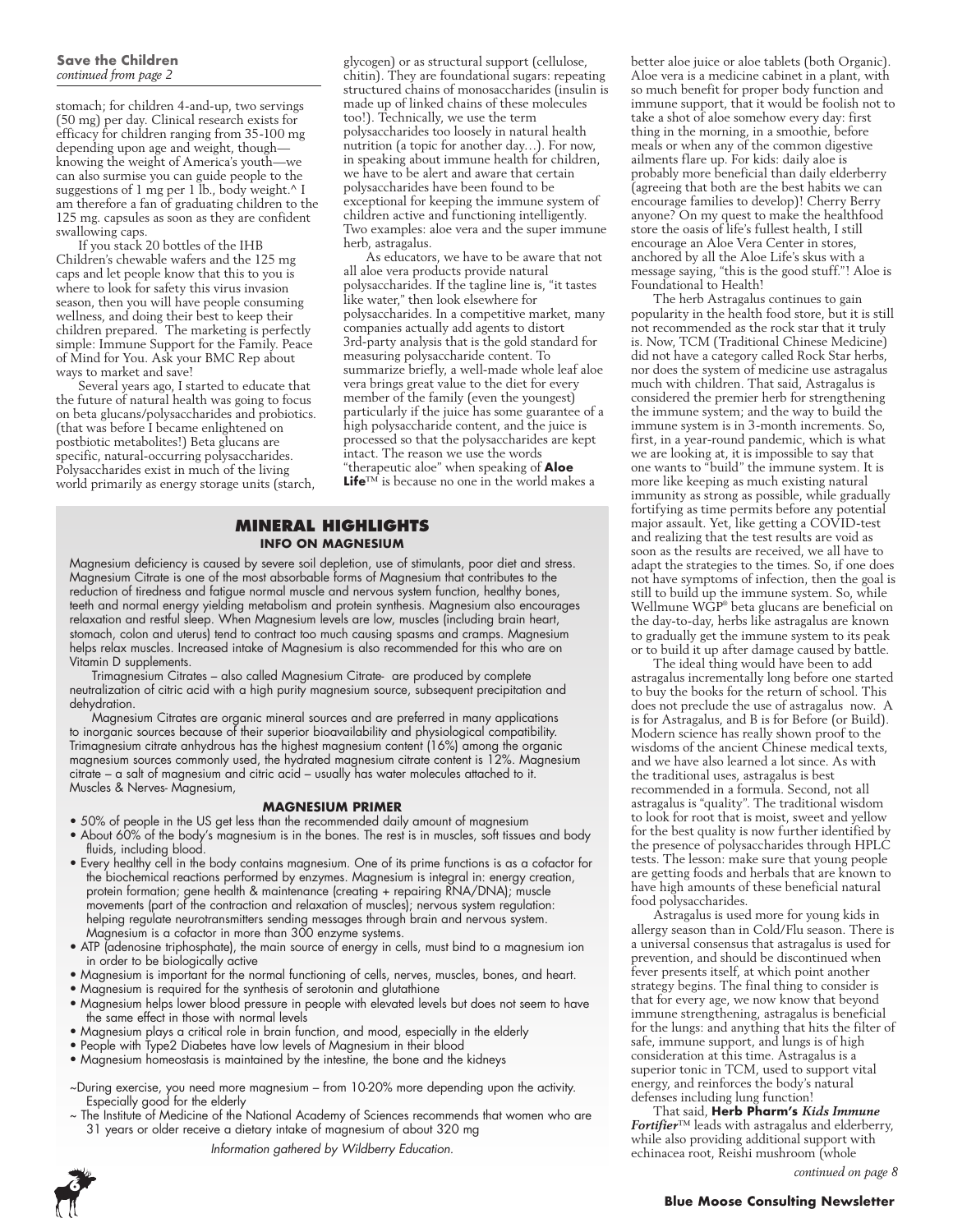### **ABSOLUTE LABS** *Inspired by Wellness*

### **AUGUST Promotions 20% OFF two (2) items**

**^ AWAKENING Energy & Focus** 60 caps Guarana Extract, Oxygen 7® Enzyme Complex, Red Panax Ginseng. Proprietary Blend: 672 mg Guarana seed extract, Atlantic Kelp (Laminaria digitate), Royal Jelly, Alfalfa juice, Ginger root, Trace Mineral Blend, Bamboo stem gum extract, White Willow bark extract, Eleuthero root, Horsetail herb extract, Red Korean Ginseng root, Damiana leaf, Barley Grass, Spirulina, Blue Green Algae, Oxygen 7® Plant-sourced enzyme complex (lactase, lipase, cellulase, bromelain, papain, alpha amylase, acid stable protease) One serving (one tab) contains naturally-occurring caffeine comparable to a cup of premium coffee.

#### **^ TriGuard PLUS® Soothing Nasal Spray**   $2 oz$ .

Carefully formulated with clean ingredients, this soothing nasal spray supports your body's immune response when you and your family need it most.\* OLE-100 Complex, a potent combination of Olive Leaf Extract, European Elderberry and Structured Silver Water work to help your body fight sickness and may help reduce

the duration of cold and flu symptoms.<sup>\*</sup> TriGuard PLUS® Soothing Nasal spray is perfect for

travel or on-the-go relief. TriGuard Plus® has been trusted by healthcare

professionals for over two decades in 20+ countries. Formulated by a Team of Doctors, this unique and carefully blended OLE-100® Complex combines three unique, powerful ingredients.

Balanced Blend / Powerful Formula with a 5-4-1 ratio • 5 - parts Olive Leaf Extract

• 4 - parts Structured Silver Water (appx. 30ppm) • 1 - part European Elderberry Extract

FREE SHIPPING on orders over \$100 MAP-Policy enforced at 20% off

### THE FOOD MOVEMENT CO.

#### **August Promos + rebrand: DISCOVER BLACK EARTH. 15% OFF**

**25% OFF** if store brings in all three

- BLACK EARTH Zeolite™ with Humic Fulvic Minerals #1120 2 fl. oz
- BLACK EARTH Fulvic Minerals 8 oz. liquid #1118

1 teaspoon daily. 47 servings composed of both humic acid and the higher molecularweight humate fulvic acid: a super-charged mineral blend

• BLACK EARTH SILVER 20 PPM #1121

Black earth minerals mined in US desert. 2000 mg Black Earth humic fulvic mineral extract (+ purified water) • Promotes Alkalinity • Contains Fulvic Acid

• Contains over 70 trace minerals

• Only premium humic acid deposits are used. No filler minerals added.

No harsh chemicals used in the process. Every batch tested.

The Food Movement Company was founded in 2011 out of a small indie health food store in Lake County, Illinois. Today our product line includes a diverse range of organic foods, teas, bioactive dietary supplements and other healthy choices.

*We are Makers of Plant-Based Functional Foods for better Functioning Humans www.thefoodmovement.com/*



### **August LINE DRIVE 15% OFF**

The only hand-pressed, lipid-infused Hemp oil on the market

#### **Synchronicity™ INGESTIBLES**

- with full spectrum hemp oil • 1 oz. tinctures two dosages
	- 1000 mg + 500 mg.
- Natural, Peppermint + Berry Lemonade • 30 + 60 count capsules 25 mg.

### • 30 count capsules 50 mg.

### **Synchronicity™ TOPICALS**

- with full spectrum hemp oil • Facial cream 2 oz. (250 mg)
- Body butter 3 oz. (450 mg)
- Body oil 8 oz. (200 mg)
- Body lotion 8 oz. (1000 mg)
- Sports balm 3 oz. (2500 mg)
- Youth serum 1 oz. 100 mg

#### **Your store wants Synchronicity** the most efficacious Full Spectrum Hemp Oil with maximum phytonutrients

Functional Remedies 1st Hemp Company to earn 3 GMP Certifications, for Food, Cosmetics + Dietary

- Supplements. • Most nutrient-rich hemp plant; genetically-superior seeds: over 20-years of careful cultivation
	- Proprietary lipid infusion process; patented processes

*Bringing lives into balance on a global scale with the most efficacious hemp oil products on earth.*

#### **BIONOXNUTRIENTS®** Harness the Medicine Within<sup>®</sup>

#### **NEW BioNOX Product Launch initial order 15% OFF**

Ask BMC Rep how to get discount

#### **ITEMS SHIPPING NOW**

**• ChelaNOX**™ 120 capsules Complete Body + Cardiovascular DETOX Formula

#### **• M-Mune3™ Super Immunity Blend** 60 capsules

**ChelaNOX***™* 120 stomach acid resistant capsules

retail \$39.95 wholesale price breaks at 6 ea. + 12 ea. 2 caps daily: 30 servings per bottle *~ChelaNOX Detox Metal\* Blend:* 1200 mg EDTA, Chlorella Algae, Modified Citrus Pectin,

Cilantro leaf extract 4:1, Shilajit 10:1 extract, Zeolite

*~ ChelNOX Liver + Kidney Support\* Blend:*  199 mg. N-Acetyl Cysteine, Alpha Lipoic Acid, Uva Ursi leaf powder, Stinging Nettle leaf powder, Milk Thistle seed powder

#### **M-Mune3™ Super Immunity Blend**\* 60 capsules

Vitamin C (Ascorbic Acid) 1000 mg: + Zinc 50 (amino acid chelate), Elderberry powder 250 mg.

BIG NEWS!! Free shipping now at \$199 wholesale (starting July 01, 2020)

\*These statements have not been reviewed by the FDA, and are not intended to diagnose or treat any illness or disease.



<u> De Barcelona de Carlos de Ba</u>

### **Back in stock, shipping now NEW OPPORTUNITIES**

**•Focus •Beautiful Skin •Ocean Minerals** All 60 veggie caps

Great new product placement deals – ask your BMC Sales Rep for details

**Focus** *Promotes mental clarity\* Supports memory\**— Chamomile flower, Catnip, American Skullcap, Bacopa Monnieri leaf, Gotu Kola, Lemon Balm, Hawthorn berry, Licorice root, Lobelia, Valerian root, Wild Lettuce leaf,

Passionflower **Beautiful Skin—***Radiance & Tone. Supports healthy collagen\**—Sage leaf, White Tea leaf extract, Barley Grass, Horsetail, Rosemary leaf, Burdock root, Nettle leaf, Tremella Mushroom, Licorice root, Rose Hips, Goldenseal root, Nori, Sarsaparilla root, Dandelion root, Irish Moss, Dandelion

leaf, Ginger, Royal Jelly . Smooth, plump, hydrate.\* **Ocean Minerals**—*Plant-based calcium for bones\* Promotes collagen for Skin\**— Iodine (Potassium Iodide), Chloride (Potassium Chloride), Potassium (Potassium Chloride), Organic Alfalfa leaf, Watercress leaf, Spirulina, Dulse, Sea Buckthorn fruit, Irish Moss, Dandelion leaf & root, Nettle leaf, Organic Barley Grass, Butcher's Broom root, Gentian root, L-Glutamine, Kelp

#### **Night Caps** *Promotes a healthy sleep cycle\* No morning drowsiness\**—Valerian root, American Skullcap, Passionflower, California Poppy (aerial part), Kava Kava root, Oat Straw, Gotu Kola, Hops flower, Taurine, and GABA \*

• Formulas to help: Purify, Rebuild, Relieve, Defend, Balance, Minimize

• Proprietary blended formulas & Formulation Philosophy • Each herb from each batch is fully-tested for identity, potency and purity: no adulterants, no contaminants: all lab tested for metals

• NON-GMO Project Verified. • MAP-Price protected *www.CrystalStar.com www.healthyhealing.com/*



#### **August Promo a wildly exciting lip balm celebration 15% OFF**

• **Mongo Kiss**® – all 15-unit displays • **Mongo Kiss**® – NEW Shimmering Lip Balms 3-pak cartons + 24-pc. convertible displays of 8 3-paks

**• Hand & Body Balm NEW!** 0.56 oz. Reach-in Displays 18-ct. No added fragrance. The perfect natural remedy for chapped, dry skin **• Pure & Simple** – USDA Organic

mouth-watering flavors in a 100% edible formula with the hope that kids will be able to do school safely

#### ~~~~~~~~~~~~~~~~~ *Delicious, moisturizing: the celebration of Lip Balms + dedicated lip-loving customers*

• Mongo Kiss<sup>®</sup> flavors: Acai Berry, Banana, Blood Orange, Peppermint, Pomegranate, Unflavored, Honey Vanilla, Yumberry

#### ~~~~~~~~~~~~~~~~~ **Young people need love now:** • Mongo Kiss® Shimmering Lip Balm (carmine-free): Mermaid Dreams [blueberry pie]; Pixie Dust [sherbet]; Unicorn Sparkle [cotton candy] • Pure & Simple: raspberry, vanilla, coconut

#### ~~~~~~~~~~~~~~~~~ **Intro Promo: 25% OFF** from now - 8/31/20 **BRAZILIAN LIP TINTS**

Luxurious with a creamy satin finish, 5 vegan non-toxic Lip Tints feature ethically-sourced Babacu & Pracaxi oils & Cupuacu Butter to nourish, moisturize + protect lips.<br>2**5-piece convertible lip tint display.** 

5 each of all five colors: 0.15 tube.

^ *rouge, pink color*: contemporary + ^ strong, muted pink-red color + ^ soft, dusty rose: barely-there flush of color on the lips;

^ *tawny burnt sienna color:* + ^ a deep rosewood color with tints of burgundy and mahogany - bold yet romantic!!

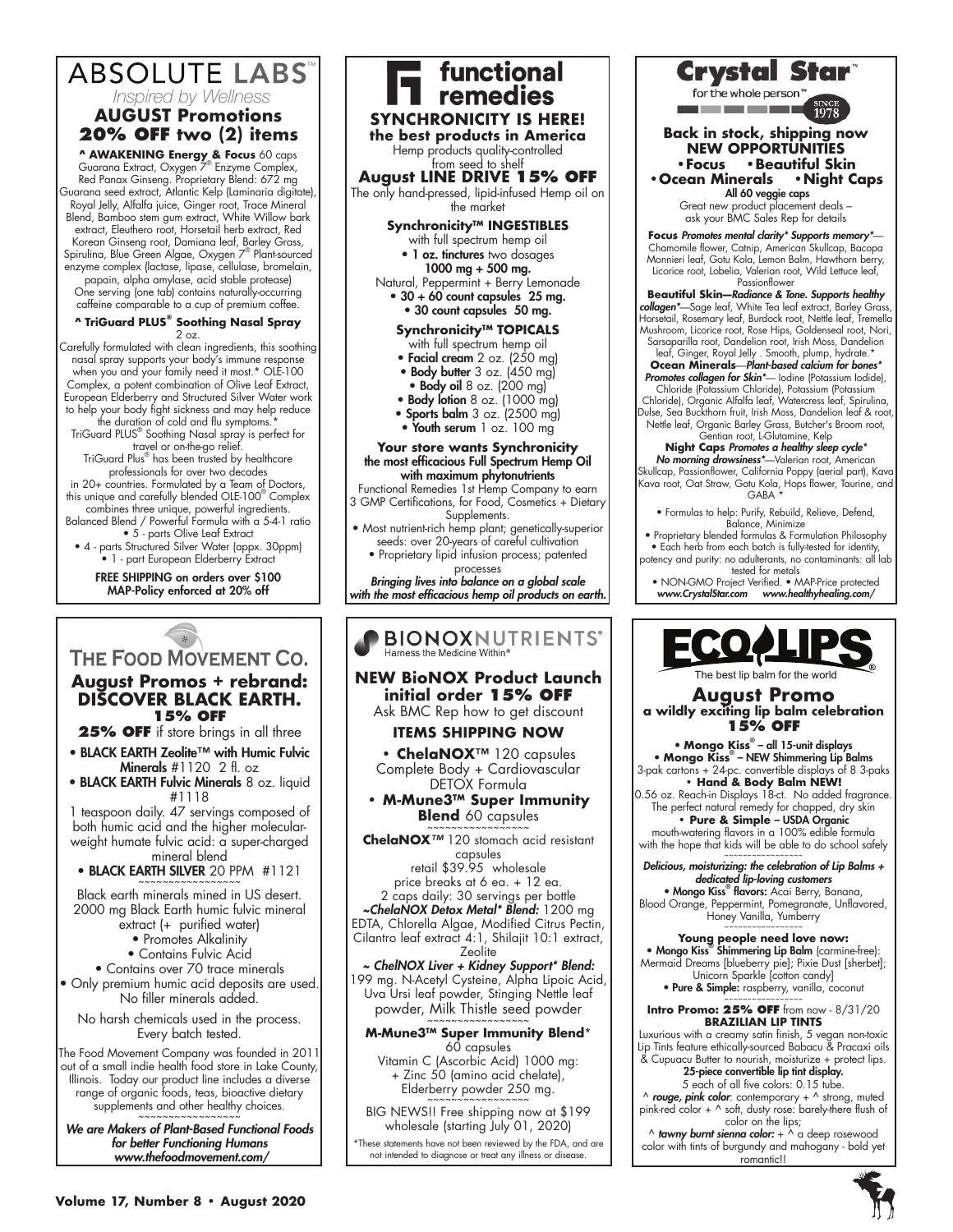fruiting body extract) and cinnamon bark. That is the picture of ideal prevention! Parents should be made aware of this tool to help prepare and restore the immune system.^ For the immediate and acute needs, it is so smart to have as many tools as possible in the home natural medicine cabinet: beforehand… this formula rocks!

Everyone is excited that **Herb Pharm's** *Kids Black Elderberry glycerite* extract is back in stock, and I say "pour it on"…. (it is the tastiest and the best: and who wants the extra sugar everyone else adds to formula anyway…), but every household where the child spends the day—and/or sleeps—needs to have a full toolkit in-the-house for when the unwanted visitor invades the front line defenses. Kids will love being taught that they have these friends available for when they start to feel icky: *KIDS Immune Avenger™, KIDS Cough Crusader™, KIDS Sinus Samurai™, KIDS Throat TLC™*  and *KIDS Tummy TLC™*!! As they say: it does not get any better than this! Parents are guided by the use indicator of the names, and the best label info in the business; and the children can learn a comfort with tasty herbals by incorporating these well-thought-out and perfectly capable full strength herbal formulas into their developing world of health. A dosage guide is easy to understand based upon the actual Herb Pharm® products!

#### **IN THE NEWS**

#### **Out-of-date American TV news magazine '60 Minutes' fails again**

People who saw the segment on Probiotics scoffed the 'investigation.' But word that spreads often misinforms, so know – the segment was useless, unfair and dumbfoundingly wrong. Flaccid, actually.

The Industry has responded: here is how the world looks at the news presented on probiotics by the institutional journalism from 'the longest running broadcast in prime time television history'. The piece was more 20/20, Dateline trivial to me.

Conciliatory attempts to please everyone have never been my forte. I believe solely in the eternal chisel of realities to make the finest truth. That said, I present the official statement (condensed) from the International Probiotics Association (as probiotics are a completely inclusive global enterprise):

#### http://internationalprobiotics.org/ipa-responds-to-60-minutes-video/

A widely viewed television program named "60 Minutes" recently posed the question "Do Probiotics Actually Do Anything?" ….the 13 minute piece .. aired on June 28, 2020.

IPA with its Scientific Committee immediately addressed the concerns and inconsistencies in the segment. Look at IPA's official response below this short summary. Several of the points refuted are in regards to:

- Evidence for the benefit of probiotics in antibiotic-associated diarrhea
- Evidence for reduction in allergies
- Differentiation in placebo effect
- Controversial results with a commercial product
- Efficacy and safety of probiotics in infant formula

Regulation is also a controversial topic in the program. To refute the statement that probiotics are "not tightly regulated," IPA discusses the regulatory models used in various countries. In conclusion, IPA believes that the well-intended program falls short.

While some of the participants recognize the potential of probiotics and highlight challenges going forward, the IPA believes that "the consumer will need more balanced sources of information to be able to make an informed choice." The IPA is committed to provide fair and objective information on probiotics to the benefit of the consumer and the probiotic industry, globally.  $\sim\sim\sim$ 

I -on the other hand - call the 60 Minutes piece a "hit job," and if you are fielding any consumer confusion, give me a call and I will tell you what was said, and a good way to both counter and use the false and misleading press to our advantage! (Michael: cell – call anytime: 202-236-3735)

#### ~~~~~~~~~~~ **WARNING SIGNS**

July 01, 2020

100.4 Arctic record confirmed. Earth may be warmest in 12,000 years

Less than two weeks ago (06.20.20, the small Siberian town of Verkhoyansk recorded the highest all-time record for the Arctic (also, 38 C). This town of 1300 people is 400 miles further north than Anchorage Alaska (2900 miles north of Moscow). This is 40-45 degrees above normal. "I am still much more alarmed by the persistence of the record warmth — since December 2019, western Siberia temperatures have averaged nearly 9°F above average (1981-2010), which is quite astounding," [Zack Labe, expert on arctic climate/ Colorado State



University], Much of Siberia is experiencing unusual and sizable wildfires.

cause + effect: "In the Arctic, this impact is heightened due to a loss of ice and snow which typically reflects sunlight back to space. The decline in ice means more light is absorbed by the darker ground, spiking warming".

^ https://wtop.com/science/2020/07/100-4-arctic-record-confirmed-earth-may-be-warmest-in-12000-years

^ https://apnews.com/45ffaf65b4f0301a41c4db02fa0ad2c7

But the clearcut dynamic for handling some of the unique and potentially dangerous circumstances that children may encounter in the next 12+ months necessitates the whole body support provided by homeopathy. Unfortunately, homeopathy is handcuffed in the United States; so establishing a working relationship with a practicing clinical homeopath may be the best investment you make for yourself and your family this year. Homeopaths can say the truth in the clientpatient relationship, but our government leaders (bless their souls) are in the biggest kleptocracy of all: the theft of best medicine! Even modern OTC consumer homeopathics cannot express the known, tested and valuable benefits that are blatantly obvious about homeopathy. We all have to experience homeopathy's effectiveness once before we can lower the doubt that something could be this good and safe and consistent and inexpensive. For many people, the homeopathic flu remedy Oscillococcinum® is the gateway experience: because you know it works with how you feel.

While I feel very comfortable saying the **Newton Homeopathics** *Flu Care* is more versatile and complete than that famous formula, parents will feel comfort and confidence with the basics like Newton Homeopathics *Sniffles,* and *Tummy Upset,* and *Bowel Discomfort*. And these are not me-too products: they are effectively wholistic. The two powerhouse must-haves, other than the essential *KIDS Detoxifier*, are the Newton OTC Homeopathic *Airway Ease* and the Newton OTC *Fever~Infection*. To be so purposeful, I would challenge that any store without these three products—*Detoxifier, Airway Ease* and *Fever~Infection*—do not have a complete Children's Health set!!!

There is a theory in TCM that you treat the symptoms; not the age. While this is a broad principle that is always counterbalanced by the myriad exceptions to this theoretical statement, it is true that many TCM formulas work for children and adults. There are many age-specific considerations and particularities that are used all the time too, so Child Health does become an area of expertise. This analogy can be made about Homeopathy as well: most remedies are built on the responses from the human body and so many adult formulas can be used on young ones as well (starting in lower dosages). What separates *Nothing but Natural for Kids*  from Newton Homeopathics and their adult OTC lines is that these formulas were developed and used clinically for children. Dr. Luc Chaltin worked with an RN Nurse to formulate and test these formulas: The principles of Clinical Homeopathic developed in clinical settings. Proven. Safe and Effective.

Another observation: in TCM in China, the area of pediatrics is a cherished position, drawing the best and the brightest, (here, they go into plastic surgery). Two basic tenets to always remember are that a child's body is usually expected to naturally recover quickly. Brilliance of Life. In TCM, they would say that their qi and yang help their recovery. (Sadly, ignorant politicians blurt fallacies because of this). Remember that COVID is unique and we do not understand it yet. More so for children. Second: we note that—with children generally—a simpler approach is sufficient and effective. Gentle herbs work very well. The heavy-hitting antivirals are mostly big-people stuff. Most herbalists know that herbs for the

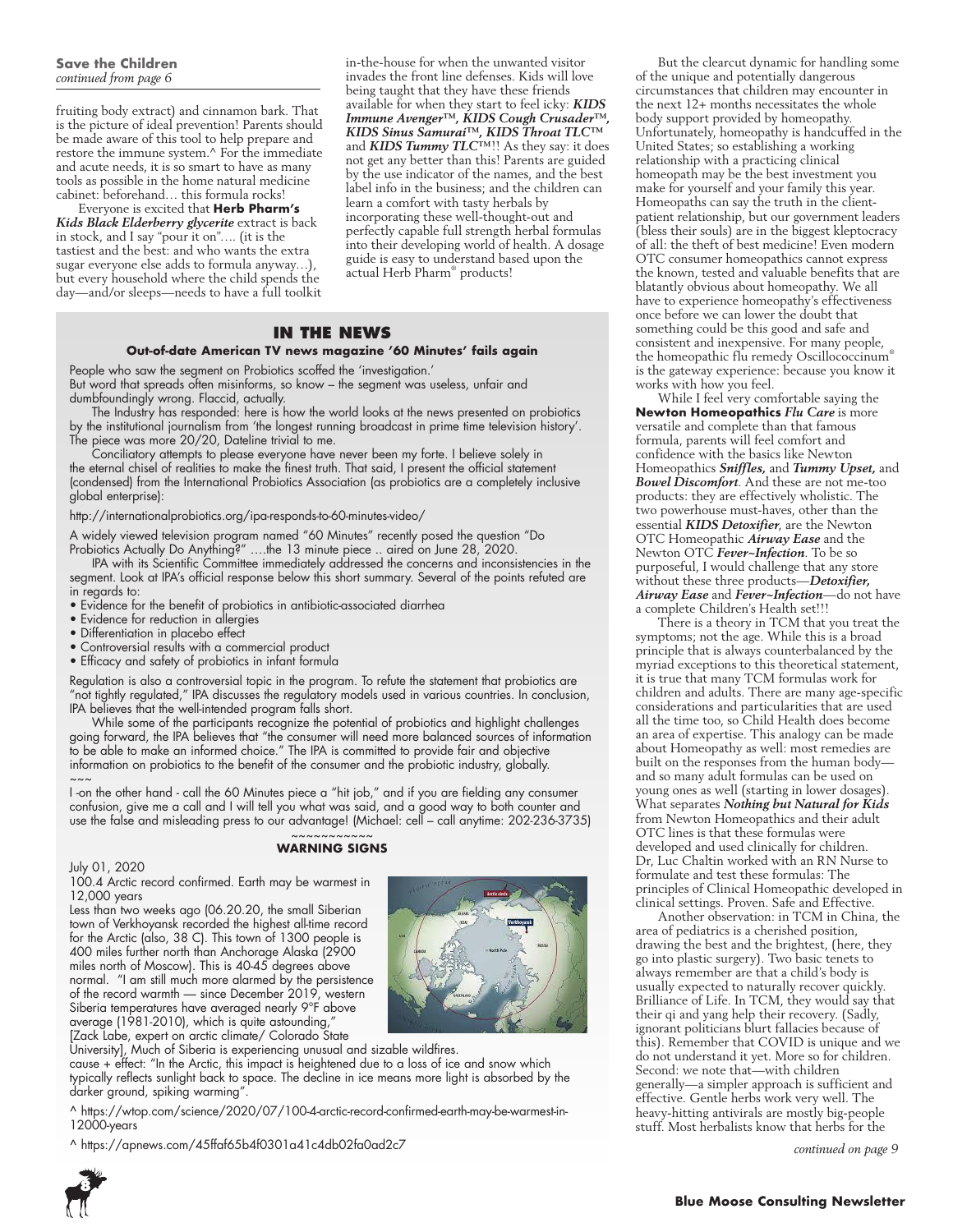digestive system almost always bring rewards in response and recovery.

While these realities are memorable and useful, especially for immune response, we have a bundle of problems to unravel when we consider the massive mental toll that children are experiencing as they struggle to understand this current world we live in. Foundationally, this is a trauma likened to children growing in a war zone. Our televisions and loud unfiltered bombastic political opinions are loaded weapons too. Various isolations strip today's youth of the comfort of exploration in their intellectual development: we are treating them like adult allies. So wrong! This virus is causing incalculable damage: meanwhile, the adults cannot get along!

Back to School is Children Health Season is using the tools that we know are good. Again, how many parents are repeat-buying those supplements for overall brain health in your store? Amazing, huh!

First, parents will pay for camp and expensive gadgetry and tutors, but they also will commit unknowing dietary negligence, and they will not consider herbs that are good for health, development or calm during—or when preparing for—an approaching storm. Homeopathy? I don't want child services knocking at my door!?

Anxiety is one thing we all have in common. We all experience it in our own way, and the people who say they do not have anxiety are the ones to worry about the most. Sublimation can be very damaging. Meditation and exercise; sex and drugs (alcohol, etc.): adults come to their own terms with how they handle these stressful times. Children are limited, and they are not being taken care of.

I feel more comfortable directing a person to homeopathy for children in these times—for example—than CBD, which I believe every adult should consider. As they say: this virus has changed everything. Maybe it is time we start to educate ourselves on safe and effective things that need to be present in your stores, so that parents can be directed to things that they can be doing for the health of their children!

Wholistic medicine. This is the year that every parent should be administering the Newton Homeopathic *KIDS Detoxifier* with a good-night kiss. The best advise you can give. What symptoms will often express the anguish children are experiencing (teens too!)? The beauty of the wholistic homeopathics created by Dr. Luc is that they all are created to mediate balance for the body as they also address the symptoms being most overtly expressed!! Parents may find themselves doubly-satisfied when they see a happier child re-emerging as they handle family problems with the Newton: *Tummy Upset; Kids Constipation* or *Kids Diarrhea*. The Newton *Kids Bowel Discomfort*, which is part of the *Jump Start Your Health* kit, is universal. Children are family treasures, and a good

Amazonia

#### **NEWLY LAUNCHED, with opening order discount BRAZILIAN LIP TINTS**

**Eco Lips® Brazilian Lip Tints accentuate the tool to help build a better world – YOUR VOICE. Celebrate the wins, cultivate joy and empower the voiceless.**

Luxurious with a creamy satin finish, vegan Brazilian Lip Tints feature ethically-sourced Babacu & Pracaxi oils along with Cupuacu Butter to nourish, moisturize and protect lips. With the fruity, floral flavor of passion fruit, these Fair Trade Certified™, non-toxic earth mineral tints provide pretty, matte coverage for everyday use.

> 25-piece convertible lip tint display. \$82.25. SRP: \$5.49 each 5 each of all five colors: filled assorted convertible display, # 00794 Exciting: 5-pack refills available for each flavor - \$16.45 per 5-pack

#### **Brazilian Lip Tint Intro Promo: 25% OFF from now through August 31st, 2020**

0.15 tube. 5 colors

blessed - rouge, pink color: soft, rosy, contemporary brave – strong, muted pink-red color with a hint of purple. A medium burgundy pigment leaves lips with a bold, plummy tint. blissful – soft, dusty rose for a perfect, barely-there flush of color on the lips brazen – a tawny burnt sienna color with reddish undertones; a deep, earthy color

that is warm and fresh  $bold - a$  deep rosewood color with tints of burgundy and mahogany. A dark red tint for a bold yet rmantic look

*+ Support Rainforest Fruits and save our atmosphere (please!!)*

*+ Bless + Protect Amazonia*

#### **Babacu & Pracaxi oils, Cupuacu butters**

Brazilian Lip Tints feature these moisturizers • Babacu oil – similar in nature to coconut oil, and it melts on skin contact. An effective moisturizing oil, rich in fatty acids. (ba-ba-SU) • Cupuacu butter – tropical rainforest tree (Theobroma grandiflorum)

related to cacao Intense hydration: considered a super-moisturizer. Penetrates the skin

quickly & locks in moisture. Cupuacu is the national fruit of Brazil. (ku-puah-SU)

• Pracaxi oil – cold-pressed from wild harvested seed from Pentaclethra macroloba trees, which provide canopy in low wet areas from Amazonia

to Nicaragua. Rich in Omega-9s and 6s, the seed oil restores hydration and promotes balanced collagen production. It is often used as a pioneer species for ecology restoration, though the seeds are harvested from wild trees. (pra-ka-SHE)

*The Best Lip Balm for the World™ • www.ecolips.com*

family learns how to help their child when needs are expressed, or not expressed!!

The really easy way to get our caretakers of the young involved in the virtues of natural healthcare is with a proven product perfect to highlight now (Back to School, with benefits). August, September: Newton Homeopathic OTC *Hypercalm~Mental Focus*. What is the criticism: (it doesn't do anything or work at all). What is the benefit? The listed usage is "formulated for the associated symptoms such as impulsiveness, lack of focus, irritability and emotional and disruptive behavior." Since you will hear people say, "I will take two of those," I remind that this product deserves to be carried in the liquid and pellet options.

Homeopathy Works! Homeopathy is acknowledged by every naysayer as being safe. Be alert that Gen Z and Millennials are very receptive to everything that homeopathy promises. Over 70% of them absolutely understand wellness as including both mental and physical health. Your bigger hurdles are helping them find a product like

*Hypercalm~Mental Focus* (which will never happen if it is buried alphabetically in the middle of some alphabet), and giving them the message that we have many wholistic products for their little-ones health! Newton's Kids *Post Vaccination*: the sooner that they know that this product is available, the better! Every parent should learn of homeopathy as soon as they can as they begin the journey of raising beautiful children.

Herbs and Homeopathy are cousins (though they don't often act as such): they are both primary health tools, along with diet and good loving guidance. Some shoppers and staffers feel more comfortable with herbals over homeopathy— if that is the situation in your store, just realize that you are healing with one hand tied behind your back. It can be done, but it is not recommended. While I would love to write a monthly newsletter about Children's Health every month during these COVID times, I have decided to shorten my presentation of all the amazing ways herbs can be used now for Children's Health by saying: carry all the **Herb Pharm**® KIDS products!

One heartfelt request: read this formula and tell me how you could not highlight it and recommend it often? **Herb Pharm**® *KIDS Captain Concentrate*™—again with a listing of Attention & Focus^—offers an Organic and alcohol-free extract blend of Lemon Balm herb, Bacopa herb, Passionflower flowering herb, Oat "milky" seed, Dandelion whole flowering plant, Lavender flower, and sweet orange essential oil. Yes, this product is great for school days, homework or any activity when attention & focus are desired^ but it is also ideal nourishment for the mind and nervous system. Here are the herbal foods that all Children need: adults love this alcohol-free formula too.

Looking for companion herbs to position near the Captain, these two products are perfectly complementary: *Kids Fast Asleep™* (nap and nighttime support^), and *Kids Lemon Balm Calm™*. If you wanted to explore an herb for the challenges of these times - and I give a nod to Bacopa as I say this—I would say that you embrace Lemon Balm (as I asked you embrace the Homeopathic *Kids Detoxifier* above). Parents need this simple herbal multitasker: safe, and used for stress, anxiety, cognitive function, healthy sleep, indigestion and nausea. Lemon Balm is a nervine (it can be